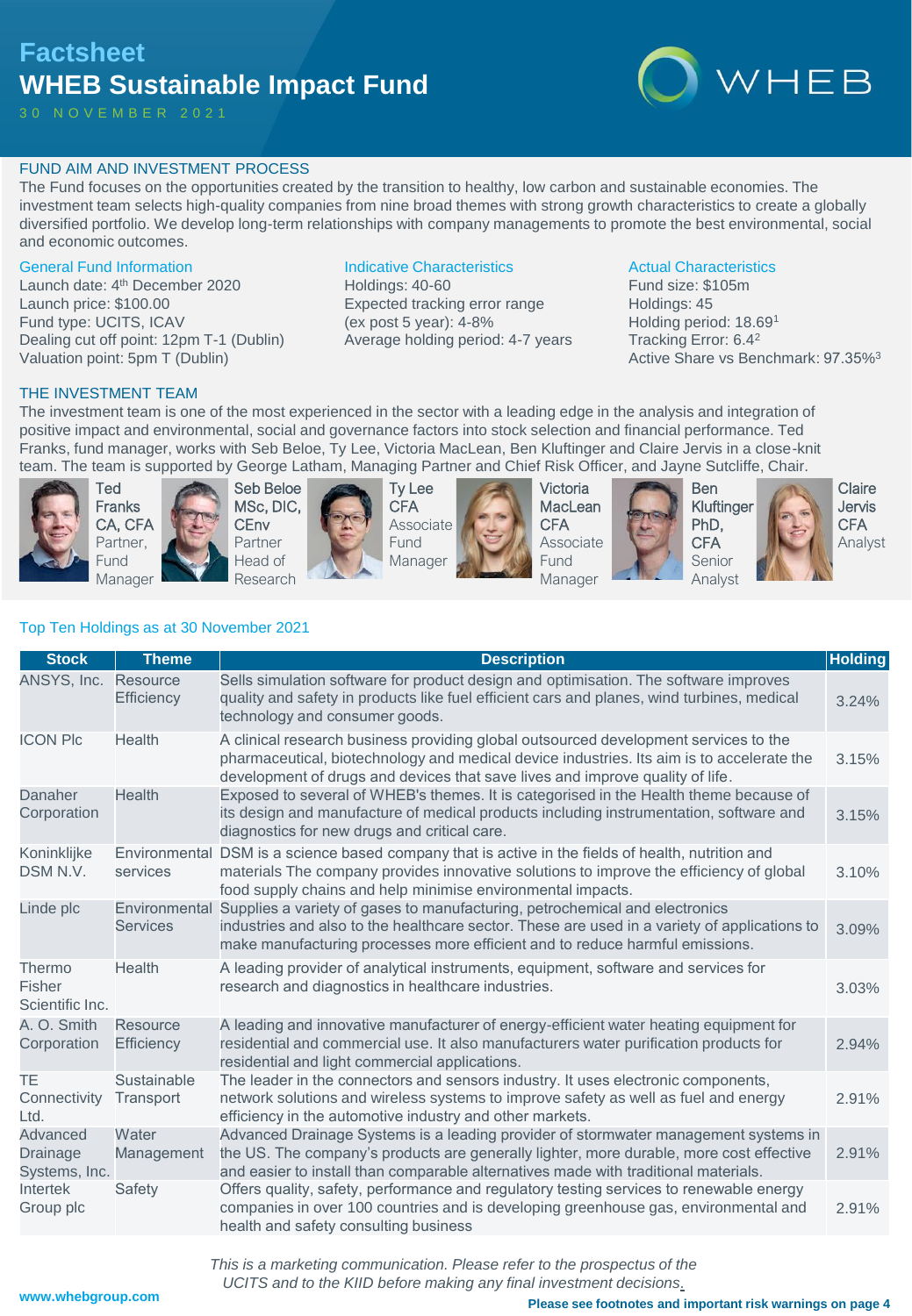

| Biggest Movers over the month in local currency - Top 3 and Bottom 3 Performers |                                      |                                                                                                                                                                |  |  |  |  |  |
|---------------------------------------------------------------------------------|--------------------------------------|----------------------------------------------------------------------------------------------------------------------------------------------------------------|--|--|--|--|--|
| <b>Stock Name</b>                                                               | Performance in Month   What Happened |                                                                                                                                                                |  |  |  |  |  |
| <b>HelloFresh</b>                                                               | 27.71%                               | Rebounding from prior weakness following better than expected 3Q21<br>results.                                                                                 |  |  |  |  |  |
| <b>Advanced Drainage</b><br><b>Systems</b>                                      | $9.77\%$                             | Quarterly results evidence the company's very strong pricing power in<br>an inflationary environment.                                                          |  |  |  |  |  |
| Intertek                                                                        | 9.09%                                | 3Q21 results confirmed that all business lines have stabilised or have<br>returned to growth following a covid-related downturn.                               |  |  |  |  |  |
|                                                                                 |                                      |                                                                                                                                                                |  |  |  |  |  |
| <b>TPI Composites</b>                                                           | $-46.98\%$                           | A tough market environment led to overcapacity in TPI's operations, a<br>guidance downgrade, and a debt covenant breach. We sold the stock.                    |  |  |  |  |  |
| <b>Vestas Wind Systems</b>                                                      | $-20.95%$                            | Rising input costs and slow order intake led to a profit-warning,<br>however we remain convinced of the long-term prospects for this<br>leader in wind energy. |  |  |  |  |  |
| <b>Strategic Education</b>                                                      | $-20.69%$                            | Disappointing quarterly results as university enrolment in the US<br>remains challenged, negatively impacting both revenue growth and<br>margins.              |  |  |  |  |  |

# Significant Portfolio Changes

| <b>Stock Name</b>     | <b>Purchase</b><br>or sale | <b>Theme</b>           | <b>Brief description or sale rationale</b>                                                                                                                                                                                                     |
|-----------------------|----------------------------|------------------------|------------------------------------------------------------------------------------------------------------------------------------------------------------------------------------------------------------------------------------------------|
| Littelfuse            | Sell                       | Safety                 | Lower conviction due to concerns that the company will be unable to<br>maintain its leading position in the auto market amid the electric vehicle<br>transition, and that its position in consumer electronics may be weakening.               |
| SolarEdge             | Purchase                   | <b>Cleaner Energy</b>  | Leader in Solar PV inverter market, developing a presence in storage and<br>EVs. Structural growth supported by the technology advantages of MLPE<br>(Module-Level Power Electronics) inverters compared with older style string<br>inverters. |
| <b>TPI Composites</b> | Sell                       | <b>Cleaner Energy</b>  | A very poor quarter and a debt covenant breach leads to our fundamental<br>loss of conviction on quality grounds.                                                                                                                              |
| Power<br>Integrations | Purchase                   | Resource<br>Efficiency | Strong IP and exciting product pipeline with very clear energy efficiency<br>advantages at the heart of competitive differentiation.                                                                                                           |

# PORTFOLIO ANALYSIS AS AT 30 November 2021<sup>4</sup>

# Theme Allocation

| <b>Resource Efficiency</b>    | 23.93% |
|-------------------------------|--------|
| <b>Cleaner Energy</b>         | 4.59%  |
| <b>Environmental Services</b> | 10.69% |
| Sustainable Transport         | 11.16% |
| <b>Water Management</b>       | 7.92%  |
| Health                        | 22.80% |
| Safety                        | 5.05%  |
| Wellbeing                     | 11.08% |
| Education                     | 2.48%  |
| Cash                          | 0.31%  |





Geographic Allocation **Market Capitalisation Allocation** 

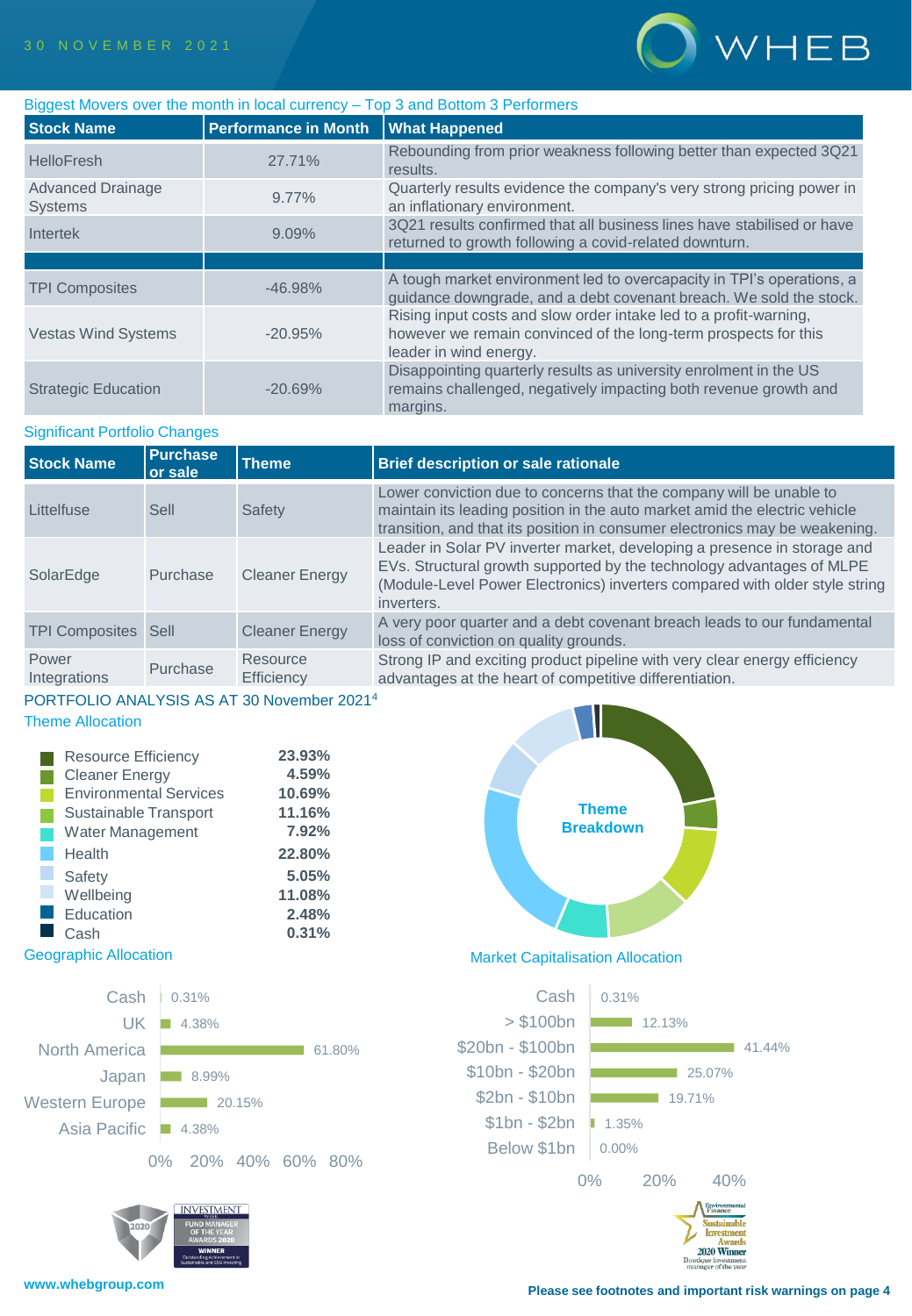

## Alignment with UN SDGs



## Comparative Performance<sup>5</sup> (Figures are historic and past performance does not predict future returns.)

| <b>Cumulative Performance</b>                         | 5 years | 3 years   |           | 12 months   Year to date   3 months |          | 1 month  |
|-------------------------------------------------------|---------|-----------|-----------|-------------------------------------|----------|----------|
| <b>WHEB Sustainable Impact</b><br><b>Fund (C USD)</b> | NA      | <b>NA</b> | <b>NA</b> | $9.34\%$                            | $-4.70%$ | $-4.13%$ |
| <b>MSCI World Total Return USD</b>                    | 97.78%  | 59.72%    | 21.78%    | 16.82%                              | $-0.94%$ | $-2.19%$ |

#### Reference Portfolio Performance<sup>6</sup> (Figures are historic and past performance does not predict future returns.)

| <b>Cumulative Performance</b>                           | 5 years | 3 years |        | 12 months   Year to date   3 months |          | $1$ month |
|---------------------------------------------------------|---------|---------|--------|-------------------------------------|----------|-----------|
| <b>Reference Portfolio USD:</b><br><b>Net 1.05% OCF</b> | 96.30%  | 56.07%  | 16.36% | 11.95%                              | $-3.16%$ | $-1.83%$  |
| <b>MSCI World Total Return USD</b>                      | 97.78%  | 59.72%  | 21.78% | 16.82%                              | $-0.94%$ | $-2.19%$  |

| Discrete Performance                                    | Nov $2020 -$<br><b>Nov 2021</b> | Nov $2019 -$<br><b>Nov 2020</b> | Nov $2018 -$<br><b>Nov 2019</b> | Nov 2017 -<br><b>Nov 2018</b> | Nov $2016 -$<br><b>Nov 2017</b> |
|---------------------------------------------------------|---------------------------------|---------------------------------|---------------------------------|-------------------------------|---------------------------------|
| <b>Reference Portfolio USD:</b><br><b>Net 1.05% OCF</b> | 16.36%                          | $21.94\%$                       | 10.56%                          | $-1.43%$                      | 27.60%                          |
| <b>MSCI World Total Return USD</b>                      | 21.78%                          | $14.52\%$                       | 14.53%                          | 0.14%                         | 23.66%                          |

# SHARE CLASS AND FUND INFORMATION

The WHEB Sustainable Impact Fund is a Fund of the WHEB Asset Management Fund's ICAV, an open-ended umbrella fund with segregated liability between Funds authorised by the Central Bank of Ireland pursuant to the UCITS Regulations and offering daily liquidity.

| <b>Shareclass</b> | <b>Currency</b> | <b>Price</b> | <b>Ongoing Charges and</b><br><b>Fees</b> | <b>ISIN</b>  |
|-------------------|-----------------|--------------|-------------------------------------------|--------------|
| A Accumulation    | <b>USD</b>      | 103.49       | 1.70%                                     | IE00BMBQDM35 |
| A Accumulation    | <b>EUR</b>      | 111.67       | 1.70%                                     | IE00BMBQDN42 |
| A Accumulation    | <b>CHF</b>      | 107.67       | 1.70%                                     | IE00BMBQDP65 |
| C Accumulation    | <b>USD</b>      | 113.64       | 1.05%                                     | IE00BMBQDQ72 |
| C Accumulation    | <b>EUR</b>      | 122.85       | 1.05%                                     | IE00BMBQDR89 |
| C Accumulation    | <b>CHF</b>      | 118.16       | 1.05%                                     | IE00BMBQDS96 |
| C Accumulation    | <b>GBP</b>      | 115.69       | 1.05%                                     | IE00BMBQDT04 |

#### Key Dates

Annual report 31 December, interim report 30 June

Management Company:

FundRock Management Company S.A.

Fund Administrator: Société Générale Securities Services SGSS (Ireland) Limited